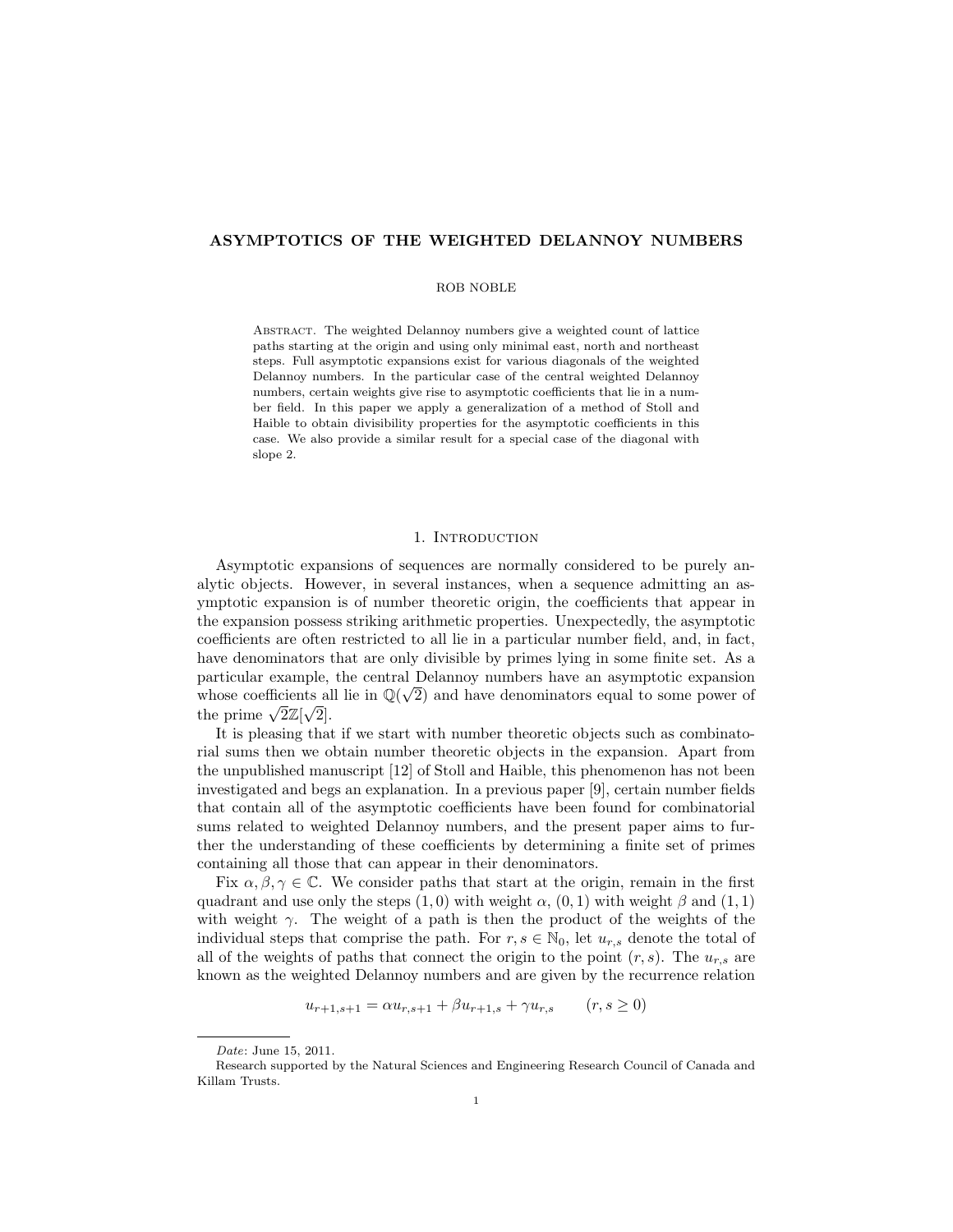subject to the initial conditions

$$
u_{r,0} = \alpha^r \ (r \ge 0), \qquad u_{0,s} = \beta^s \ (s \ge 0).
$$

We have the closed form expression

$$
u_{r,s} = \sum_{k=0}^{r} {r \choose k} {s \choose k} \alpha^{r-k} \beta^{s-k} (\alpha \beta + \gamma)^k
$$

(see [5, p. 87]).

In [9] a multivariate method of Pemantle and Wilson (see [10, 14]) was combined with a transfer method developed in the book of Flajolet and Sedgewick [4, Part B] to obtain asymptotic expansions for the univariate sequences  $u_{r,ar}$  as  $r \to \infty$  for  $a \in \mathbb{N}$  in the case  $\alpha \beta^a = 1$  and  $\gamma/\alpha \beta \in \mathbb{Z}$ . Inspection of the arguments used in [9] shows that in the case  $a = 1$ , we only require the condition  $\gamma/\alpha\beta \in \mathbb{R}$ . Since allowing  $\alpha\beta \neq 1$  simply multiplies a corresponding binomial sum considered in [9] by  $\alpha^r \beta^r$ , full asymptotic expansions can be obtained for the central weighted Delannoy numbers  $u_{r,r}$  in this more general setting.

The purpose of the present paper is to obtain divisibility properties for the asymptotic coefficients one obtains for  $u_{r,r}$  in the case when  $\alpha\beta \neq 0$  and  $\gamma/\alpha\beta \in$  $\mathbb{R} \cap \mathbb{Q}$ . We also treat the case of  $u_{r,2r}$  when  $\gamma = -9\alpha\beta$ . In both cases we proceed by applying a generalized version (Proposition 4 below) of a method of Stoll and Haible that appears in [12]. The sequences of interest are then the central weighted Delannoy numbers  $u_{r,r}$  given by

$$
u_{r,r} = \sum_{k=0}^{r} {r \choose k}^2 \alpha^{r-k} \beta^{r-k} (\alpha \beta + \gamma)^k,
$$

as well as the special case of  $u_{r,2r}$ , obtained by setting  $\gamma = -9\alpha\beta$ , that is given by

$$
\alpha^r \beta^{2r} \sum_{k=0}^r (-1)^k \binom{r}{k} \binom{2r}{k} 8^k.
$$

For the central weighted Delannoy numbers the case  $\alpha\beta = 0$  leads to  $u_{r,r} = \gamma^r$ which is not of interest. This is why we restrict our attention to the case  $\alpha\beta \neq 0$ . Further, with  $d := 1 + \gamma/\alpha\beta$ , if  $d = 0$  then  $u_{r,r} = \alpha^r \beta^r$ . This case also fails to be of interest and so we assume that  $d \neq 0$ . In order to state the results, we will need to make clear what is meant by prime divisors and the denominator of an element lying in a number field. So let K be a number field with ring of integers  $\mathcal{O}_K$  and  $\delta \in K^*$ . We have

$$
\delta\mathcal{O}_K=\prod_{\mathfrak{p}}\mathfrak{p}^{v_{\mathfrak{p}}(\delta)}
$$

where the product is over all nonzero prime ideals  $\mathfrak{p}$  of  $\mathcal{O}_K$  (the primes of K) and the uniquely determined exponents  $v_{\mathfrak{p}}(\delta)$  are integers, all but finitely many of which are equal to zero. The prime divisors of  $\delta$  are the primes p of K for which  $v_{\mathfrak{p}}(\delta) > 0$ and by the denominator of  $\delta$ , we mean the product of  $\mathfrak{p}^{-v_{\mathfrak{p}}(\delta)}$  over all primes  $\mathfrak{p}$  of K for which  $v_{p}(\delta) < 0$ .

We have the following result which is proved in Section 3.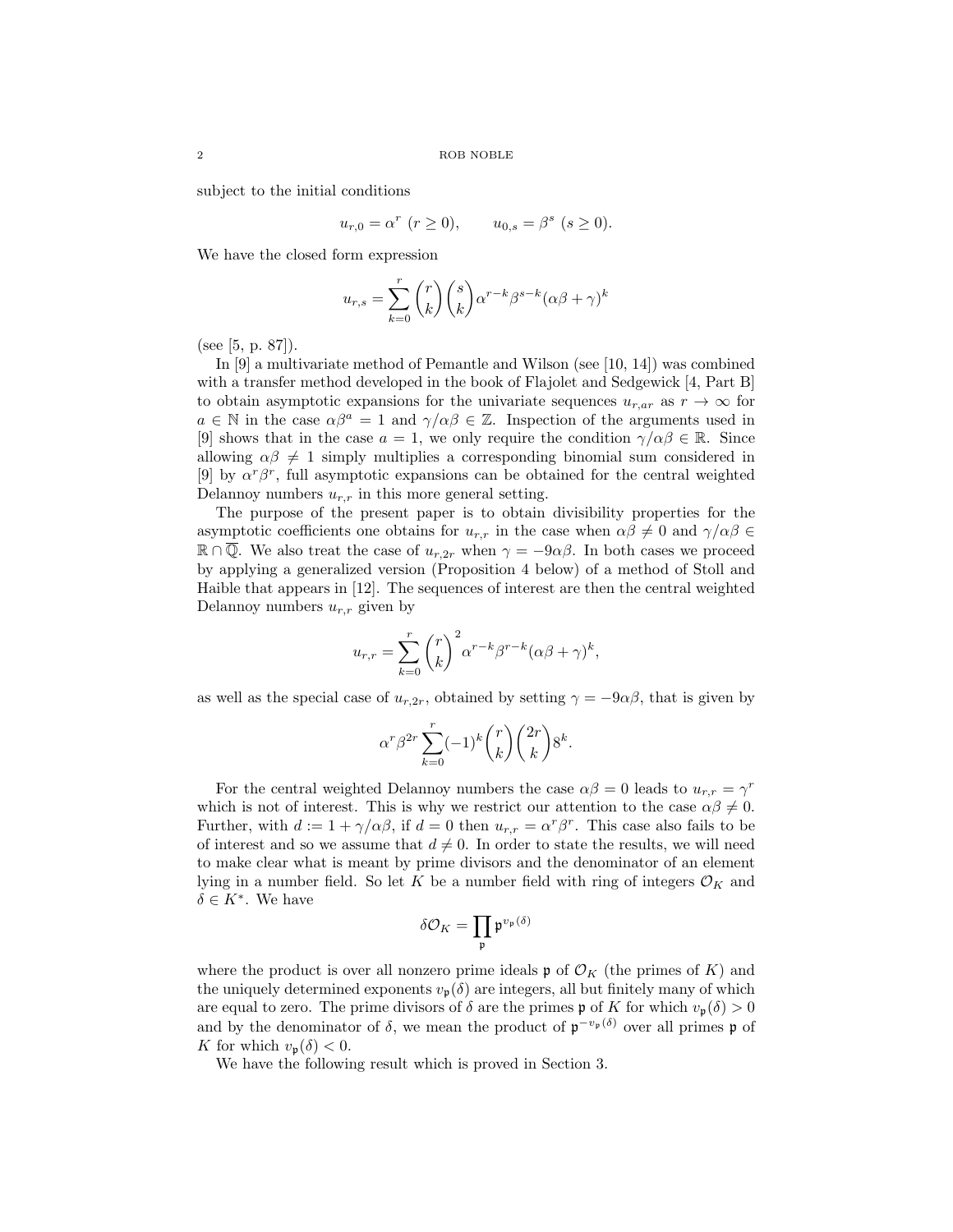**Proposition 1.** With the above notation and as  $r \rightarrow \infty$  there exists an asymptotic expansion

$$
u_{r,r} \sim \alpha^r \beta^r \frac{(1+\sqrt{d})^{2r+1}}{2\sqrt[4]{d}\sqrt{\pi r}} \left(1+\sum_{\ell=1}^{\infty} \frac{\mu_{\ell}}{r^{\ell}}\right)
$$

if  $d > 0$ , and

$$
u_{r,r} \sim \alpha^r \beta^r \frac{(1+\sqrt{d})^{2r+1}}{2\sqrt[4]{d}\sqrt{\pi r}} \left(1+\sum_{\ell=1}^{\infty} \frac{\mu_{\ell}}{r^{\ell}}\right) + \alpha^r \beta^r \frac{(1-\sqrt{d})^{2r+1}}{2\sqrt[4]{d}\sqrt{\pi r}} \left(1+\sum_{\ell=1}^{\infty} \frac{\overline{\mu_{\ell}}}{r^{\ell}}\right)
$$

if  $d < 0$ , where the constants  $\mu_{\ell} \in \mathbb{Q}(\sqrt{d})$  and  $\sqrt[4]{\cdot}$  denotes the principal branch of the fourth root. Further, if d is algebraic then the  $\mu_{\ell}$  are such that the only primes of  $\mathbb{Q}(\sqrt{d})$  that can divide their denominators are the prime divisors of 2 and the  $\omega$   $\psi(\sqrt{a})$  that can an order that  $\omega$ 

The special case  $\alpha\beta = \gamma = 1$  gives rise to the central Delannoy numbers. In [2], the first few coefficients of the resulting expansion are computed: As  $r \to \infty$  we have

$$
u_{r,r} \sim \frac{(3+2\sqrt{2})^r}{2\sqrt{(3\sqrt{2}-4)\pi r}} \left(1 - \frac{23}{16(8+3\sqrt{2})}\frac{1}{r} + \frac{2401}{1024(113+72\sqrt{2})}\frac{1}{r^2} + \ldots\right).
$$

If we rewrite this as

$$
u_{r,r} \sim \frac{(3+2\sqrt{2})^r}{2\sqrt{(3\sqrt{2}-4)\pi r}} \left(1 - \frac{8-3\sqrt{2}}{32r} + \frac{113-72\sqrt{2}}{1024r^2} + \ldots\right) \qquad (r \to \infty),
$$

we see that the first few coefficients are equal to an element of  $\mathbb{Z}[\sqrt{\ }$ an element of  $\mathbb{Z}[\sqrt{2}]$  divided by a we see that the first lew coefficients are equal to an element of  $\mathbb{Z}[\sqrt{2}]$  divided by a<br>power of 2. If we factor these coefficients over  $\mathbb{Q}(\sqrt{2})$ , we see that  $\sqrt{2}\mathbb{Z}[\sqrt{2}]$  is the only prime that divides the denominators of these coefficients. Proposition 1 tells √ us that this pattern continues so that, once factored over  $\mathbb{Q}(\sqrt{2})$ , the denominators dis that this pattern continues so that, once factored over<br>of the asymptotic coefficients are all powers of  $\sqrt{2}\mathbb{Z}[\sqrt{2}]$ .

We can also obtain divisibility properties for the asymptotic coefficients in the case of  $u_{r,2r}$  when  $\gamma = -9\alpha\beta$ . The result, which is also proved in Section 3, is the following.

**Proposition 2.** With the above notation, set  $\gamma = -9\alpha\beta$ . There exist constants  $\mu_{\ell}$ ,  $\eta_\ell \in \mathbb{Q}$  for  $\ell \in \mathbb{N}$ , the denominators of which are divisible only by the primes 2 and 3 such that, as  $r \to \infty$ ,

$$
u_{r,2r} \sim \frac{(-27\alpha\beta^2)^r}{2^{2/3}\Gamma(2/3)r^{1/3}} \left(1+\sum_{\ell=1}^{\infty} \frac{\mu_{\ell}}{r^{\ell}}\right) + \frac{(-27\alpha\beta^2)^r}{2^{4/3}\Gamma(1/3)r^{2/3}} \left(1+\sum_{\ell=1}^{\infty} \frac{\eta_{\ell}}{r^{\ell}}\right).
$$

For a general discussion of asymptotics of lattice paths see [1]. For more on the Delannoy numbers, see [2, 3, 11, 13] and for more on weighted lattice paths see [5, 6].

# 2. A generalization of the method of Stoll and Haible

Fix  $\varphi \in \mathbb{Q}$  and  $q \in \mathbb{N}$ . Let F denote the C-vector space of all generating functions  $F(x) = \sum_{r=0}^{\infty} f_r x^r \in \mathbb{C}[\![x]\!]$  such that  $f_r$  admits a full asymptotic expansion of the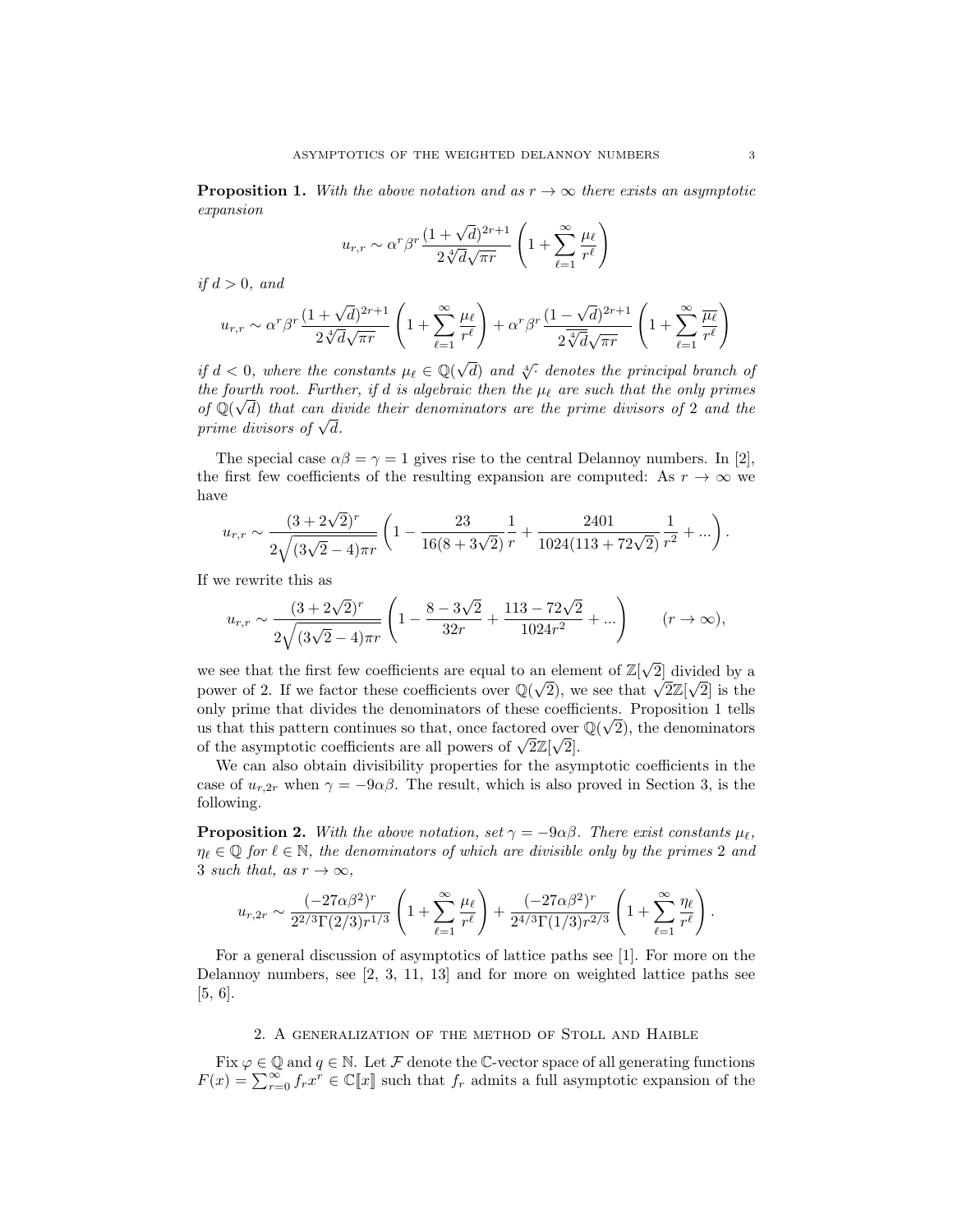form

(1) 
$$
f_r \sim r^{-\varphi} \sum_{m=N}^{\infty} \frac{a_m}{r^{m/q}} \qquad (r \to \infty)
$$

for some integer N and sequence  $\{a_m\}_{m\geq N}\subseteq\mathbb{C}$ . With this notation, and denoting the space of all finite-tailed Laurent series by the usual  $\mathbb{C}(\!(x)\!)$ , we define a  $\mathbb{C}\text{-linear}$ transformation  $\Psi : \mathcal{F} \to x^{\varphi} \mathbb{C}((x^{1/q}))$  as follows. Given  $F \in \mathcal{F}$  with coefficient sequence  $\{f_r\}_{r\geq 0}$  satisfying (1), we set

$$
\Psi(F) = \sum_{k=N}^{\infty} \frac{a_k}{\Gamma(\varphi + k/q)} \log(1+x)^{\varphi + k/q - 1} \in x^{\varphi} \mathbb{C}((x^{1/q})).
$$

Here we are considering division by  $\Gamma$  as being defined to be multiplication by the entire function  $1/\Gamma$ . Our transformation  $\Psi$  is therefore well-defined. The following result was proved in [12, Theorem 2] for  $\varphi = 0$ , but the proof of the general case is completely analogous. For completeness, we include the proof below.

**Proposition 3.** With the above notation, the linear transformation  $\Psi$  satisfies the following properties.

(a)  $\Psi(xF(x)) = (x+1)\Psi(F(x)).$ <br>(b)  $\Psi(A F(x)) = d \Psi(F(x)).$ 

(b) 
$$
\Psi\left(\frac{d}{dx}F(x)\right) = \frac{d}{dx}\Psi(F(x)).
$$

(c) If F is a polynomial then  $\Psi(F(x)) = 0$ .

*Proof.* Let  $F(x)$  have coefficient sequence  $\{f_r\}_{r\geq 0}$  that satisfies (1).

(a) Defining  $f_{-1} := 0$ , the generating function  $xF(x)$  has coefficient sequence  ${f_{r-1}}_r$  satisfying

$$
f_{r-1} \sim (r-1)^{-\varphi} \sum_{m=N}^{\infty} \frac{a_m}{(r-1)^{m/q}}
$$
  $(r \to \infty).$ 

We now rewrite this asymptotic series in terms of r rather than  $r - 1$ . We find that

$$
(r-1)^{-\varphi} \sum_{m=N}^{\infty} \frac{a_m}{(r-1)^{m/q}} = \sum_{m=N}^{\infty} a_m r^{-\varphi - m/q} \left( 1 - \frac{1}{r} \right)^{-\varphi - m/q}
$$
  
= 
$$
\sum_{m=N}^{\infty} a_m r^{-\varphi - m/q} \sum_{j=0}^{\infty} {\left( -\varphi - m/q \right) \choose j} (-1)^j r^{-j}
$$
  
= 
$$
r^{-\varphi} \sum_{m=N}^{\infty} \sum_{j=0}^{\lfloor \frac{m-N}{q} \rfloor} a_{m-qj} {\left( \varphi + m/q - 1 \right) \choose j} r^{-m/q}.
$$

Therefore

$$
\Psi(xF(x)) = \sum_{k=N}^{\infty} \sum_{j=0}^{\left\lfloor \frac{k-N}{q} \right\rfloor} a_{k-qj} \binom{\varphi+k/q-1}{j} \frac{1}{\Gamma(\varphi+k/q)} \log(1+x)^{\varphi+k/q-1}.
$$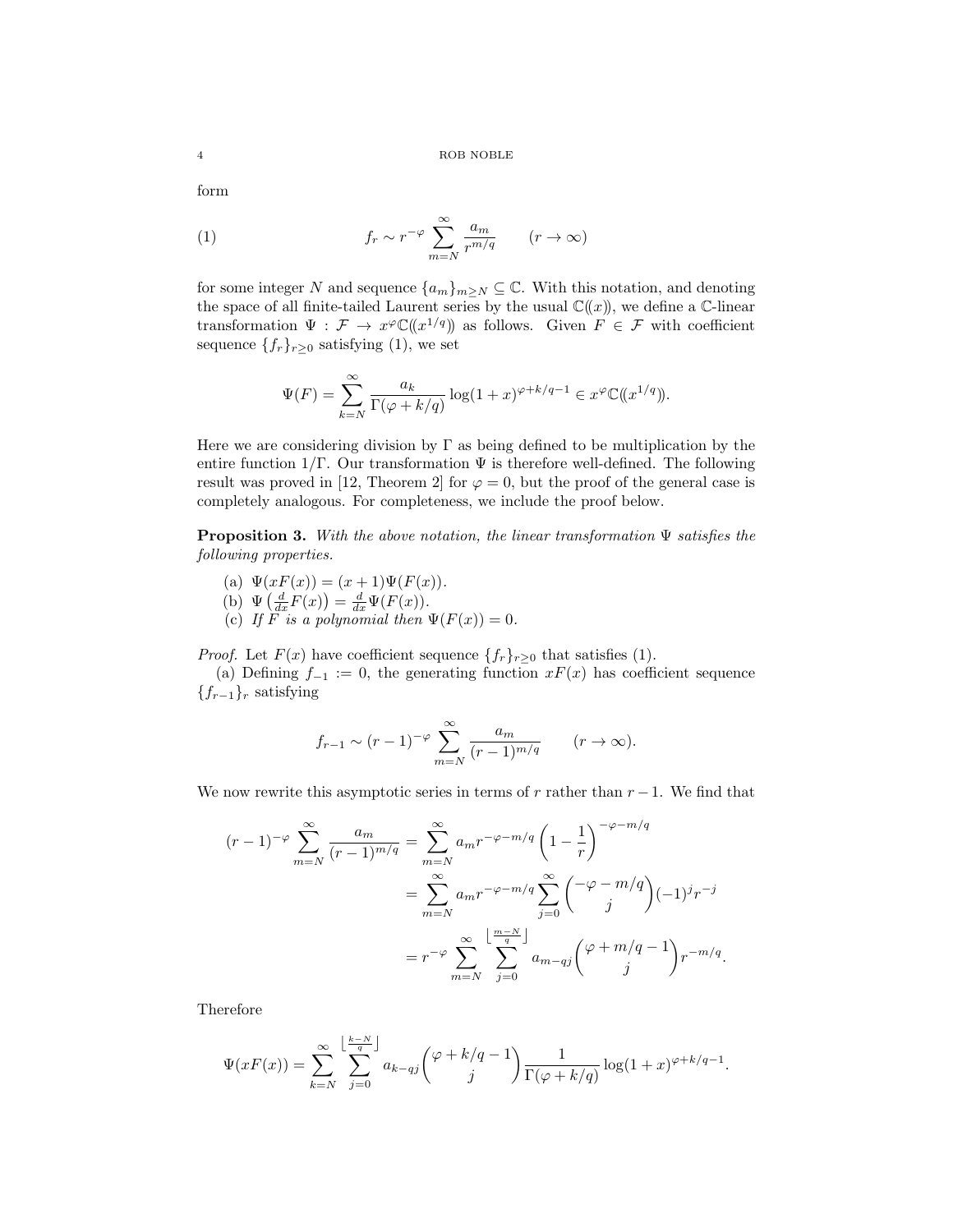On the other hand, we have

$$
(x+1)\Psi(F(x)) = \exp(\log(1+x))\Psi(F(x))
$$
  
= 
$$
\left(\sum_{k=0}^{\infty} \frac{\log(1+x)^k}{k!} \right) \left(\sum_{k=N}^{\infty} \frac{a_k}{\Gamma(\varphi + k/q)} \log(1+x)^{\varphi + k/q - 1} \right)
$$
  
= 
$$
\sum_{k=N}^{\infty} \sum_{j=0}^{\lfloor \frac{k-N}{q} \rfloor} \frac{a_{k-qj}}{j!\Gamma(\varphi + k/q - j)} \log(1+x)^{\varphi + k/q - 1}.
$$

The proof is then completed by noticing that

$$
{\varphi + k/q - 1 \choose j} \frac{1}{\Gamma(\varphi + k/q)} = \frac{1}{j! \Gamma(\varphi + k/q - j)}.
$$

(b) From (a), it is sufficient to verify that  $\Psi\left(x\frac{d}{dx}F(x)\right) = (x+1)\frac{d}{dx}\Psi(F(x))$ . To this end, we start by noticing that the coefficient sequence of  $x \frac{d}{dx} F(x)$  is  $\{r f_r\}_r$ , having asymptotic expansion

$$
rf_r \sim r^{-\varphi} \sum_{m=N-q}^{\infty} \frac{a_{m+q}}{r^{m/q}}
$$
  $(r \to \infty).$ 

Therefore

$$
\Psi\left(x\frac{d}{dx}F(x)\right) = \sum_{k=N-q}^{\infty} \frac{a_{k+q}}{\Gamma(\varphi+k/q)} \log(1+x)^{\varphi+k/q-1}.
$$

On the other hand, we have

$$
(x+1)\frac{d}{dx}\Psi(F(x)) = (x+1)\sum_{k=N}^{\infty} \frac{a_k(\varphi + k/q - 1)}{\Gamma(\varphi + k/q)} \frac{\log(1+x)^{\varphi + k/q - 2}}{1+x}
$$

$$
= \sum_{k=N-q}^{\infty} \frac{a_{k+q}}{\Gamma(\varphi + k/q)} \log(1+x)^{\varphi + k/q - 1},
$$

where for the last equality we used the basic identity  $\Gamma(z+1) = z\Gamma(z)$ .

(c) If F is a polynomial, then the sequence  $\{f_r\}$  eventually consists of all zero terms and so each of the  $a_m$  is equal to zero.

By induction we can conclude from Proposition 3 that if  $F(x)$  is such that  $L_x(F)$ is a polynomial for some linear differential operator  $L_x$  with polynomial coefficients, then  $\Psi(F(x))$  satisfies the linear differential operator  $L_{x+1}$ .

Before stating the main result of this section we require a couple of lemmas. Firstly, we have the following result.

**Lemma 1.** Let  $r \in \mathbb{Q}$ , K be a number field and  $\mathfrak{p}$  be a prime of K. If  $v_{\mathfrak{p}}(r) \geq 0$ then  $v_{\mathfrak{p}}(\binom{r}{n}) \geq 0$  for all  $n \in \mathbb{N}_0$ .

*Proof.* Let p be the prime lying below  $\mathfrak{p}$ . Since  $v_{\mathfrak{p}}(r) \geq 0$ , we have also  $v_{p}(r) \geq 0$ . Consequently, r is a p-adic integer. It follows that for any  $n \in \mathbb{N}_0$ ,  $\binom{r}{n}$  is also a p-adic integer (see, e.g., [7, Lemma 4.3.9]). Since  $v_p(\binom{r}{n}) \geq 0$ , we conclude that  $v_{\mathfrak{p}}(\binom{r}{n}) \geq 0$  as well.

The following lemma is based on [12, Lemma 4] and again follows by an entirely analogous proof. As before, we include the proof for completeness.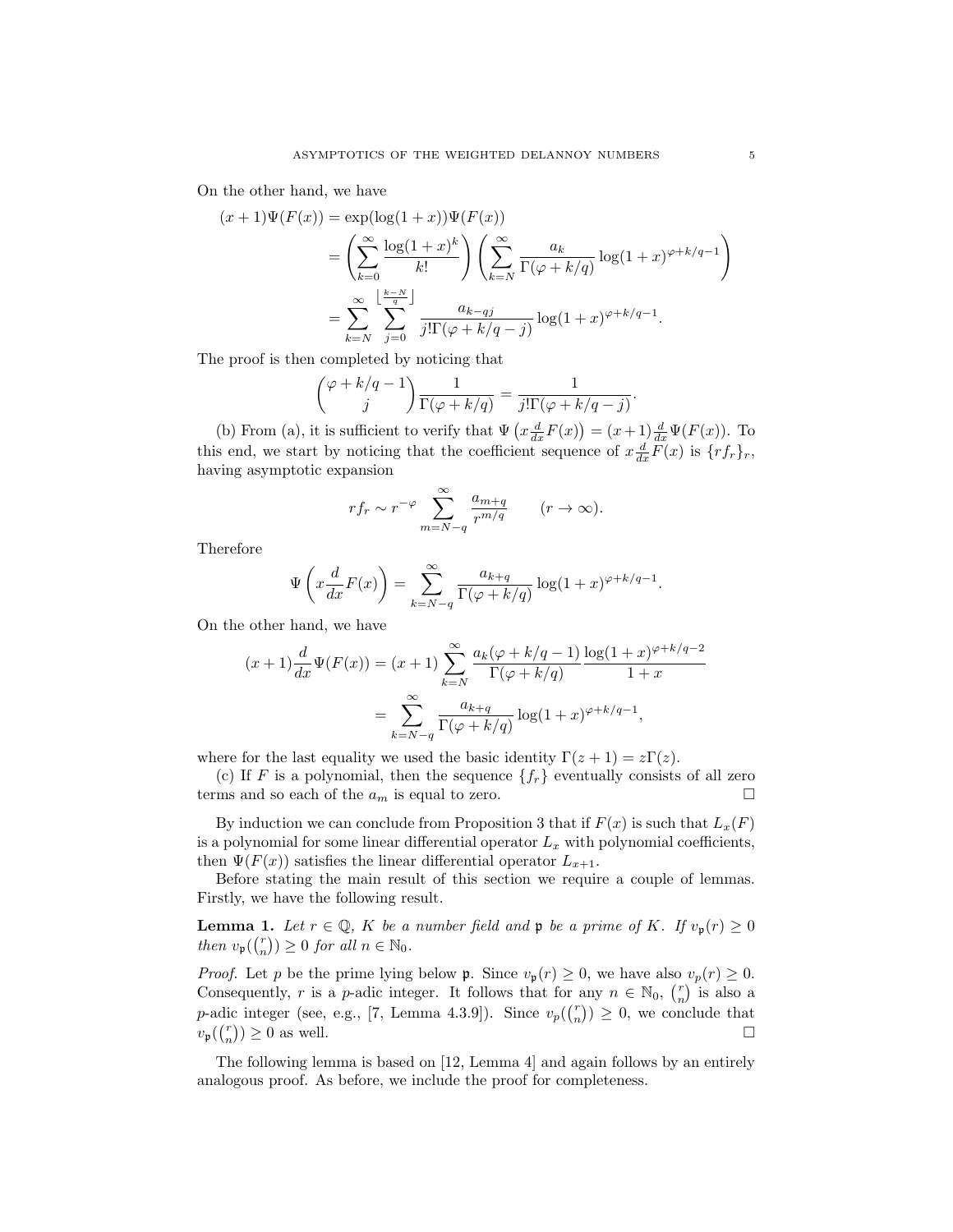**Lemma 2.** Let  $\theta \in \mathbb{Q} \setminus \mathbb{Z}_{\leq 0}$  and K be a number field. Then

(2) 
$$
(e^x - 1)^{\theta} = \sum_{n=0}^{\infty} \frac{s_n(\theta)}{(\theta + 1) \dots (\theta + n)} x^{\theta + n}
$$

with

(3) 
$$
s_n(x) = \sum_{0 \le k \le m \le n} {x+n \choose m+n} {m+n \choose k+n} (-1)^{m-k} S(n+k, k) \in \mathbb{Q}[x],
$$

where  $S(a, b)$  denotes the appropriate Stirling number of the second kind. Further, the only primes of K that can divide the denominators of the  $s_n(\theta)$  are the primes dividing the denominator of  $\theta$ .

*Proof.* We have  
\n
$$
\frac{(4)}{x^{\theta}} = \left(1 + \left(\frac{e^x - 1}{x} - 1\right)\right)^{\theta} = \sum_{m=0}^{\infty} \frac{\theta(\theta - 1) \dots (\theta - m + 1)}{m!} \left(\frac{e^x - 1}{x} - 1\right)^m
$$

which lies in  $\mathbb{Q}[x]$ . We can therefore define  $s_n(\theta)$  by (2). We now show that (3) holds by comparing the coefficient of  $x^{\theta+n}$  in (2) with the coefficient of  $x^n$  in (4). On the one hand, from (2) we see that this coefficient is

(5) 
$$
\frac{s_n(\theta)}{(\theta+1)\dots(\theta+n)}.
$$

On the other hand, looking at (4), noticing that only the terms having  $m \leq n$ contribute to the coefficient of  $x^n$ , and letting  $[x^n]$  be the function that extracts the coefficient of  $x^n$ , the coefficient is given by

$$
\sum_{m=0}^{n} \frac{\theta(\theta-1)\dots(\theta-m+1)}{m!} [x^n] \left(\frac{e^x-1}{x}-1\right)^m
$$
  
= 
$$
\sum_{m=0}^{n} \frac{\theta(\theta-1)\dots(\theta-m+1)}{m!} \sum_{k=0}^{m} {m \choose k} (-1)^{m-k} [x^n] \left(\frac{e^x-1}{x}\right)^k
$$
  
(6) = 
$$
\sum_{0 \le k \le m \le n} \frac{\theta(\theta-1)\dots(\theta-m+1)}{m!} {m \choose k} (-1)^{m-k} S(n+k,k) \frac{k!}{(n+k)!}.
$$

Here, we have used [12, p. 6, (2)] that implies that for  $k \in \mathbb{N}_0$ ,

$$
\frac{(e^x - 1)^k}{k!} = \sum_{\ell=0}^{\infty} S(\ell, k) \frac{x^{\ell}}{\ell!},
$$

in order to obtain (6). Setting (5) equal to (6) yields (3). For the second part, suppose that **p** is a prime of K such that  $v_p(\theta) \geq 0$ . Then, for all integers, *n*,  $v_{\mathfrak{p}}(\theta + n) \geq 0$ . We can therefore apply Lemma 1 to conclude that  $v_p\binom{\theta + n}{m+n} \geq 0$  for all integers  $m$  and  $n$ . Since the rest of the components of  $(3)$  are  $p$ -adic integers, we conclude that  $v_{\mathfrak{p}}(s_n(\theta)) \geq 0$ . This completes the proof.

In Lemma 2, it is also possible to put a lower bound on the valuation  $v_{\mathfrak{p}}(s_n(\theta))$ of  $s_n(\theta)$  at primes p that divide the denominator of  $\theta$ , but for simplicity this was not included.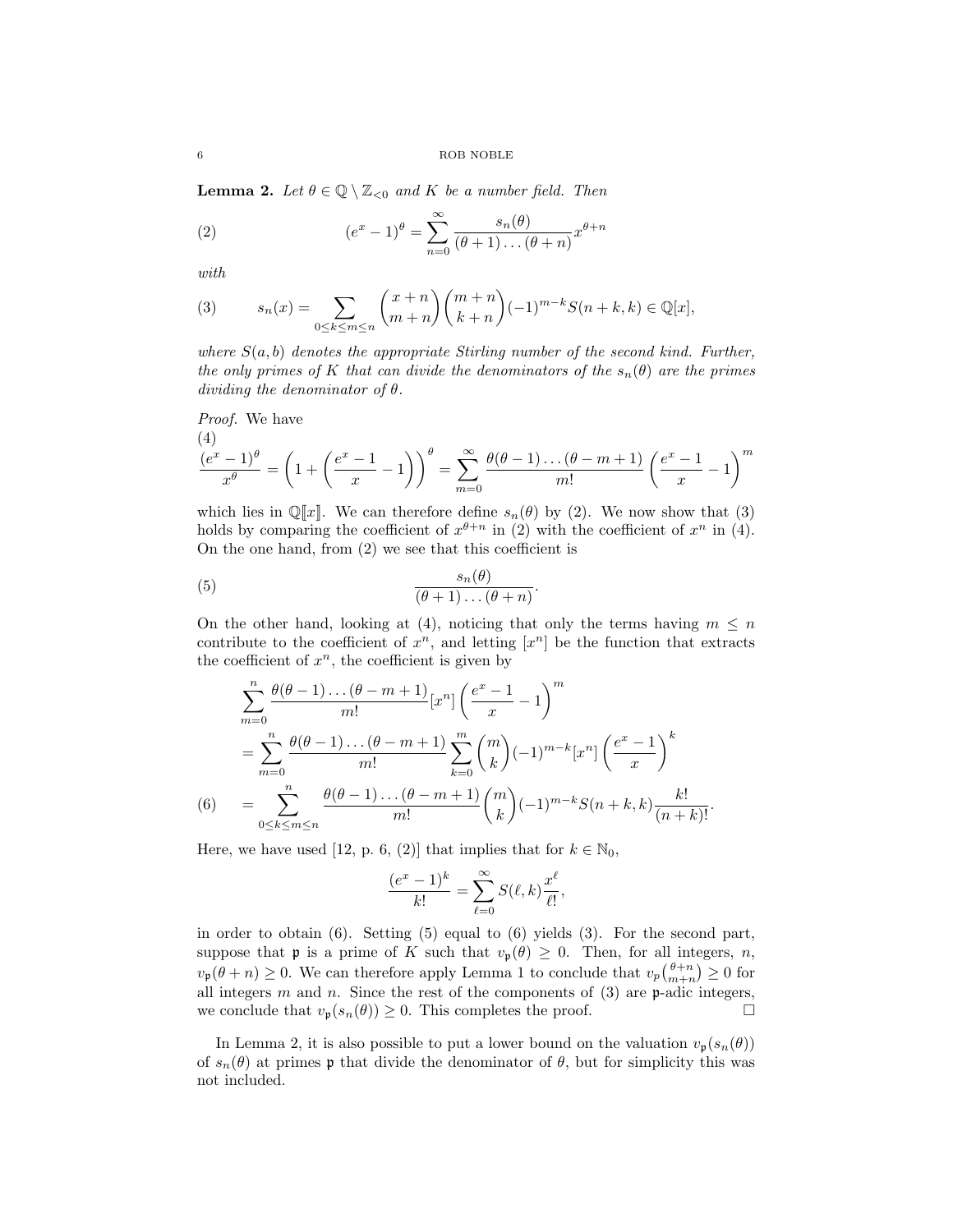Before stating the main result of this section, we observe that the definition of  $\Psi(F(x))$  yields

(7) 
$$
\Psi(F(x)) = \frac{x^{\varphi + N/q - 1}}{\Gamma(\varphi + N/q)} \sum_{n=0}^{\infty} b_n x^{n/q}
$$

where, in particular,

(8) 
$$
b_{\ell} = \frac{\Gamma(\varphi + N/q)}{\Gamma(\varphi + (N + \ell)/q)} a_{\ell+N} \qquad (0 \leq \ell < q).
$$

Here we make the assumption

(9) 
$$
\varphi + \frac{N+\ell}{q} \notin \mathbb{Z}_{\leq 0} \qquad (0 \leq \ell < q)
$$

in order to have well-defined and nonzero quotients appearing in (8).

We have now arrived at the main result of this section. The special case where  $K = \mathbb{Q}$  and  $q = 1$  appears as [12, Corollary 5].

**Proposition 4.** With the above notation, let K be a number field and  $0 \le \ell$ q. If  $b_{\ell} \neq 0$  then  $a_{N+\ell} \neq 0$ . In this case, if  $b_{qn+\ell}/b_{\ell} \in K$  for all n then  $a_{qk+N+\ell}/a_{N+\ell} \in K$  for all k and the only primes of K that can divide the denominator of  $a_{qk+N+\ell}/a_{N+\ell}$  are the primes that divide the denominator of  $\varphi+N/q+\ell/q$ and the primes that divide the denominator of  $n!b_{qn+\ell}/b_\ell$  for some  $0 \le n \le k$ .

Again, it is possible to give lower bounds on the valuations of the asymptotic coefficients at the primes of  $K$  appearing in Proposition 4, but for simplicity this was not included.

*Proof of Proposition 4.* Define  $B(x) = \Psi(F(x))$  and  $A(x) = B(e^x - 1)$ . Then

(10) 
$$
A(x) = \sum_{k=0}^{\infty} \frac{a_{k+N}}{\Gamma(\varphi + k/q + N/q)} x^{\varphi + k/q + N/q - 1}.
$$

By (7) we have

$$
A(x) = \sum_{n=0}^{\infty} \frac{b_n}{\Gamma(\varphi + N/q)} (e^x - 1)^{n/q + \varphi + N/q - 1}.
$$

By (9) we can apply Lemma 2 to obtain the following expression for  $A(x)$ :

(11) 
$$
\sum_{n=0}^{\infty} \frac{b_n}{\Gamma(\varphi + N/q)} \sum_{m=0}^{\infty} \frac{s_m (n/q + \varphi + N/q - 1) x^{n/q + \varphi + N/q - 1 + m}}{(n/q + \varphi + N/q) \dots (n/q + \varphi + N/q - 1 + m)}.
$$

Comparing the coefficient of  $x^{\varphi+k/q+N/q-1}$  in (10) with that of (11) we find that the quotient  $\frac{a_{k+N}}{\Gamma(\varphi+k/q+N/q)}$  is given by

$$
\sum_{n+mq=k} \frac{b_n}{\Gamma(\varphi+N/q)} \frac{s_m(n/q+\varphi+N/q-1)}{(n/q+\varphi+N/q)...(n/q+\varphi+N/q-1+m)}.
$$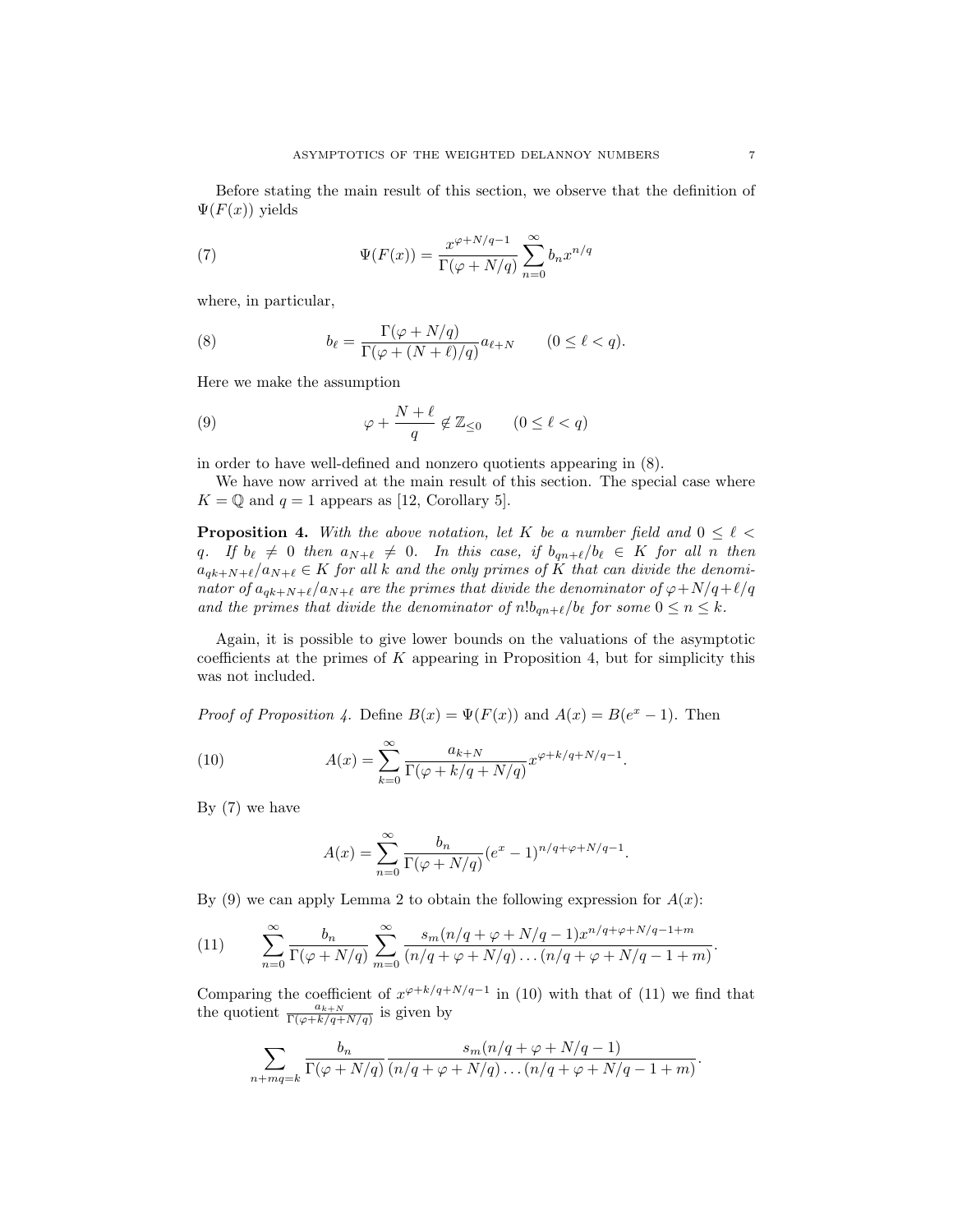Thus, for  $k \geq 0$ ,

$$
a_{k+N} = \sum_{n+mq=k} \frac{\Gamma(\varphi + N/q + n/q)}{\Gamma(\varphi + N/q)} b_n s_m(\varphi + N/q + n/q - 1)
$$
  
= 
$$
\sum_{m=0}^{\lfloor k/q \rfloor} \frac{\Gamma(\varphi + N/q + k/q - m)}{\Gamma(\varphi + N/q)} b_{k-mq} s_m(\varphi + N/q + k/q - m - 1).
$$

Replacing k with  $kq + \ell$  we see that the quotient  $a_{kq+\ell+N} / a_{\ell+N}$  is given by

$$
\frac{\Gamma(\varphi + N/q)}{\Gamma(\varphi + N/q + \ell/q)b_{\ell}} \sum_{m=0}^{k} \frac{\Gamma(\varphi + N/q + k + \ell/q - m)}{\Gamma(\varphi + N/q)} \times b_{(k-m)q + \ell} s_m(\varphi + N/q + k + \ell/q - m - 1)
$$
\n
$$
= \sum_{m=0}^{k} \frac{\Gamma(\varphi + N/q + \ell/q + m)}{\Gamma(\varphi + N/q + \ell/q)} \frac{b_{mq + \ell}}{b_{\ell}} s_{k-m}(\varphi + N/q + \ell/q + m - 1)
$$
\n
$$
= \sum_{m=0}^{k} {\varphi + N/q + \ell/q + m - 1 \choose m} m! \frac{b_{mq + \ell}}{b_{\ell}} s_{k-m}(\varphi + N/q + \ell/q + m - 1).
$$

The proof now follows from Lemmas 1 and 2.

In the case of the central weighted Delannoy numbers, we can obtain enough information regarding the coefficients  $b_n$  to apply Proposition 4 to obtain meaningful divisibility properties for the original asymptotic coefficients  $a_m$ . Another case where we can do this is for  $u_{r,2r}$  in the case  $\gamma = -9\alpha\beta$ . For purposes of clarity, we now state the special cases of Proposition 4 that apply to these two situations.

**Corollary 1.** With the above notation, let  $K$  be a number field. Suppose further that  $\{b_n\}_n$  is defined by

$$
\Psi(F(x)) = \frac{1}{\sqrt{\pi x}} \left( 1 + \sum_{n=1}^{\infty} b_n x^n \right),
$$

where each  $b_n \in K$ . Then the coefficients  $a_k$  for  $k \geq 0$  all lie in K and the only primes that can divide their denominators are the primes dividing 2 and the primes dividing the denominator of some  $n!b_n$ .

**Corollary 2.** With the above notation, let  $K$  be a number field. Suppose further that  $\{c_n\}_n$  and  $\{d_n\}_n$  are defined by

$$
\Psi(F(x)) = \frac{x^{-2/3}}{\Gamma(1/3)} \left( 1 + \sum_{n=1}^{\infty} c_n x^n \right) + bx^{-1/3} \left( 1 + \sum_{n=1}^{\infty} d_n x^n \right),
$$

where each  $c_n, d_n \in K$  and  $b \in \mathbb{C}$  is nonzero. Then the coefficients  $a_{3k}, a_{3k+1}/a_1$ for  $k \geq 0$  all lie in K and the only primes that can divide their denominators are the primes dividing 3 or the denominator of some  $n!c_n$  or the denominator of some  $n!d_n$ .

We note that in Corollary 2, we can say more. The only primes that can divide the denominators of the coefficients  $a_{3n}$  are the primes that divide 3 or the denominator of some  $n!c_n$ . Similarly, the only primes that can divide the denominators of the  $a_{3n+1}/a_1$  are the primes  $\mathfrak p$  such that  $v_{\mathfrak p}(2) < v_{\mathfrak p}(3)$  and the primes that divide the denominator of some  $n!d_n$ .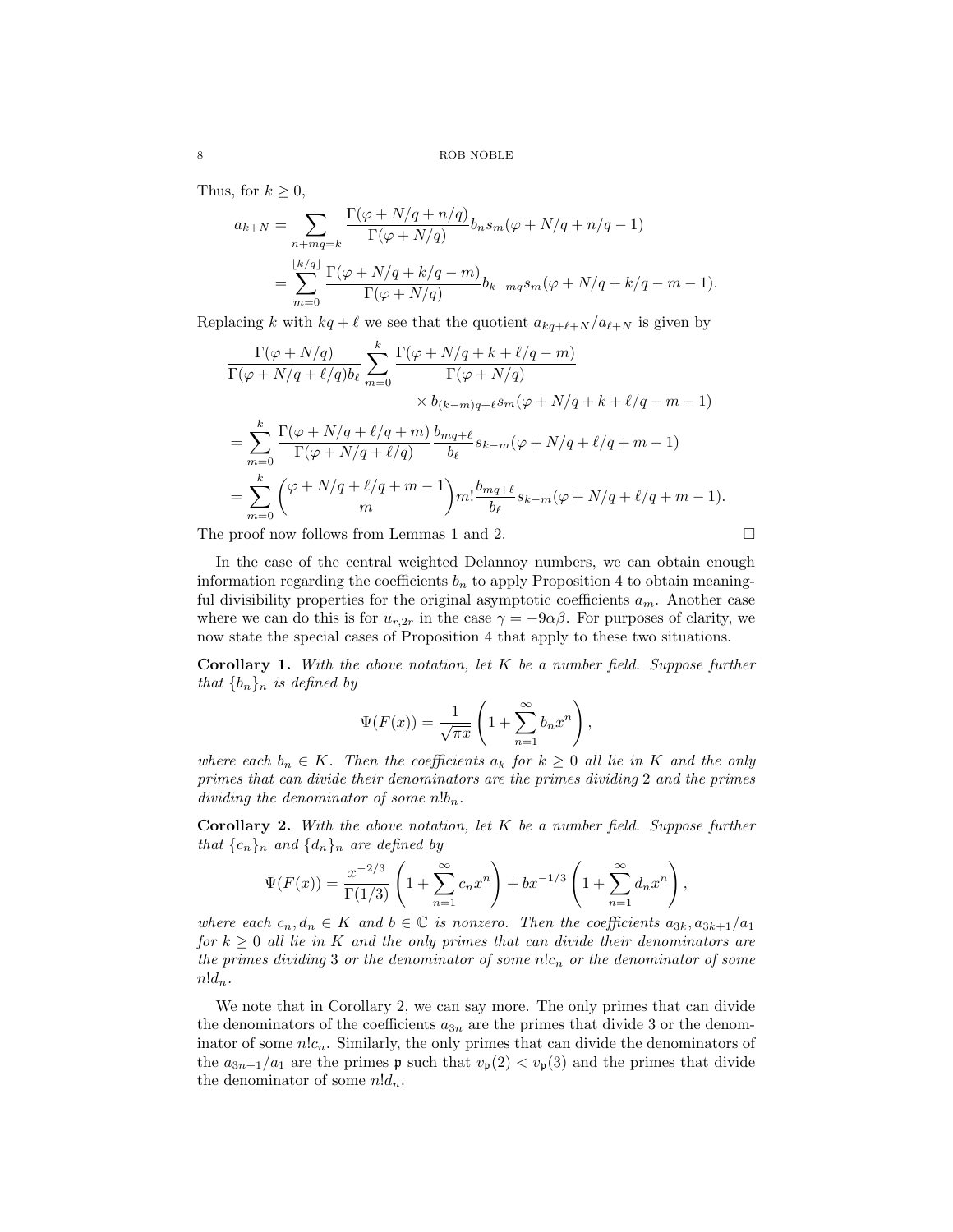### 3. The proofs of Propositions 1 and 2

In [9] a multivariate method of Pemantle and Wilson developed in [10] was combined with a transfer method developed in the book of Flajolet and Sedgewick [4] in order to obtain full asymptotic expansions for various diagonals of weighted Delannoy numbers. Combining Propositions 6 and 7 of [9], we obtain the following result.

**Proposition 5.** Let  $d \in \mathbb{Z}$  be nonzero. As  $r \to \infty$  there exists an asymptotic expansion

$$
\sum_{k=0}^{r} {r \choose k}^2 d^k \sim \frac{(1+\sqrt{d})^{2r+1}}{2\sqrt[4]{d}\sqrt{\pi r}} \left(1 + \sum_{\ell=1}^{\infty} \frac{\mu_{\ell}}{r^{\ell}}\right)
$$

if  $d > 0$ , and

$$
\sum_{k=0}^r \binom{r}{k}^2 d^k \sim \frac{(1+\sqrt{d})^{2r+1}}{2\sqrt[4]{d}\sqrt{\pi r}}\left(1+\sum_{\ell=1}^\infty \frac{\mu_\ell}{r^\ell}\right) + \frac{(1-\sqrt{d})^{2r+1}}{2\overline{\sqrt[4]{d}}\sqrt{\pi r}}\left(1+\sum_{\ell=1}^\infty \frac{\overline{\mu_\ell}}{r^\ell}\right)
$$

if  $d < 0$ , where the constants  $\mu_{\ell} \in \mathbb{Q}(\sqrt{d})$  and  $\sqrt[4]{\cdot}$  denotes the principal branch of the fourth root.

Inspection of the proofs of Propositions 6 and 7 of [9] shows that in Proposition 5, one does not require  $d \in \mathbb{Z}$  and so setting  $d = 1 + \frac{\gamma}{\alpha \beta}$ , and using the fact that

$$
u_{r,r} = \alpha^r \beta^r \sum_{k=0}^r \binom{r}{k}^2 d^k
$$

we obtain, as  $r \to \infty$ ,

$$
u_{r,r} \sim \alpha^r \beta^r \frac{(1+\sqrt{d})^{2r+1}}{2\sqrt[4]{d}\sqrt{\pi r}} \left(1+\sum_{\ell=1}^{\infty} \frac{\mu_{\ell}}{r^{\ell}}\right)
$$

if  $d > 0$ , and

$$
u_{r,r} \sim \alpha^r \beta^r \frac{(1+\sqrt{d})^{2r+1}}{2\sqrt[4]{d}\sqrt{\pi r}} \left(1+\sum_{\ell=1}^{\infty} \frac{\mu_{\ell}}{r^{\ell}}\right) + \alpha^r \beta^r \frac{(1-\sqrt{d})^{2r+1}}{2\sqrt[4]{d}\sqrt{\pi r}} \left(1+\sum_{\ell=1}^{\infty} \frac{\overline{\mu_{\ell}}}{r^{\ell}}\right)
$$

if  $d < 0$ , where the constants  $\mu_{\ell} \in \mathbb{Q}(\sqrt{\ell})$ d). We are left with proving that if d is algebraic, then the  $\mu_{\ell}$  are such that the only primes of  $\mathbb{Q}(\sqrt{d})$  that can divide their algebraic, then the  $\mu_{\ell}$  are such that the only primes of  $\mathcal{Q}(\nabla u)$  that can divide their<br>denominators are the prime divisors of 2 and the prime divisors of  $\sqrt{d}$ . We will invoke Corollary 1 to accomplish this.

Define G to be the generating function of  $\{u_{r,r}/\alpha^r\beta^r\}_r$  and F to be the generating function of  $\frac{4}{ }$ √

$$
f_r := \frac{2\sqrt[4]{d\sqrt{\pi}}u_{r,r}}{\alpha^r\beta^r(\sqrt{d}+1)^{2r+1}}.
$$

A calculation using the computer algebra system Maple 11 [8] verifies that the generating function G satisfies the linear ordinary differential equation given by

(12) 
$$
((1-d)^2x^2 - 2(1+d)x + 1)G'(x) + ((1-d)^2x - (1+d))G(x) = 0.
$$

Since the generating function for  $\{f_r\}_r$  is given by

$$
F(x) = \frac{2\sqrt[4]{d}\sqrt{\pi}}{\sqrt{d}+1}G\left(\frac{x}{(\sqrt{d}+1)^2}\right)
$$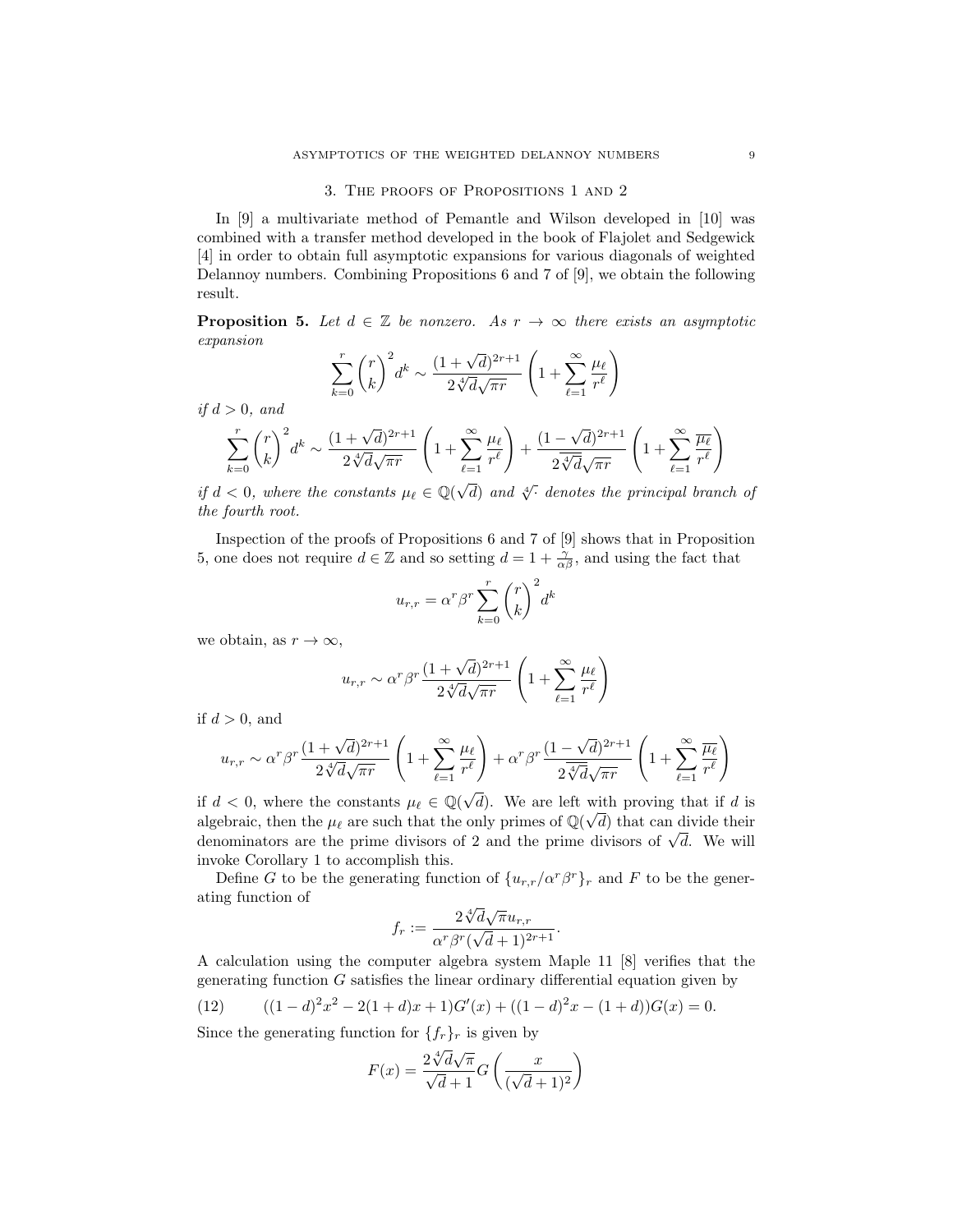10 ROB NOBLE

we can derive a differential equation satisfied by  $F$  from the differential equation  $(12)$  satisfied by G. After simplifying, we find that F satisfies the following ordinary differential equation: √ √

 $((1 \frac{d}{dt} \left[2x^2 - 2(1+d)x + (1+\sqrt{d})^2\right]F'(x) + ((1-d)^2)F'(x)$  $\overline{d})^2x - (1+d)F(x) = 0.$ It follows that B defined by  $B(x) = \Psi(F(x))$  satisfies the ordinary differential equation √

$$
((1 - \sqrt{d})^2(x+1)^2 - 2(1+d)(x+1) + (1 + \sqrt{d})^2)B'(x)
$$
  
 
$$
+ ((1 - \sqrt{d})^2(x+1) - (1+d))B(x) = 0.
$$

Solving this equation for  $B$  we obtain

$$
B(x) = \frac{C}{\sqrt{x(4\sqrt{d} - (\sqrt{d} - 1)^2 x)}}
$$

for some constant C. But from (7) and (8) together with the fact that  $a_0 = 1$ , we see that

(13) 
$$
B(x) = \frac{1}{\sqrt{\pi x}} \left( 1 + \sum_{r=1}^{\infty} b_r x^r \right).
$$

We conclude that

$$
C = \frac{2\sqrt[4]{d}}{\sqrt{\pi}}.
$$

Substituting in this value for C yields

(14) 
$$
B(x) = \frac{2\sqrt[4]{d}}{\sqrt{\pi x}\sqrt{4\sqrt{d} - (\sqrt{d} - 1)^2 x}} = \frac{1}{\sqrt{\pi x}} \left(1 - \frac{(\sqrt{d} - 1)^2}{4\sqrt{d}}x\right)^{-1/2}.
$$

Comparing the right-hand sides of (13) and (14) yields

$$
b_r = \binom{-1/2}{r} (-1)^r \delta^r = \binom{r-1/2}{r} \delta^r \quad \text{where} \quad \delta = \frac{(\sqrt{d}-1)^2}{4\sqrt{d}}.
$$

We conclude from Corollary 1 that the only primes of  $\mathbb{Q}(\sqrt{\mathbb{Q}(\sqrt{\mathbb{Q}(\sqrt{\mathbb{Q}(\sqrt{\mathbb{Q}(\sqrt{\mathbb{Q}(\sqrt{\mathbb{Q}(\sqrt{\mathbb{Q}(\sqrt{\mathbb{Q}(\sqrt{\mathbb{Q}(\sqrt{\mathbb{Q}(\sqrt{\mathbb{Q}(\sqrt{\mathbb{Q}(\sqrt{\mathbb{Q}(\sqrt{\mathbb{Q}(\mathbb{Q}(\sqrt{\mathbb{Q}(\mathbb{Q}(\sqrt{\mathbb{Q}(\sqrt{\mathbb{Q}(\sqrt{\mathbb{Q}(\mathbb{Q$ d) that can divide the we conclude from Coronary 1 that the only primes of  $\mathbb{Q}(\nabla u)$  that can divide the denominators of the asymptotic coefficients are the prime divisors of 2 and  $\sqrt{d}$ . This completes the proof of Proposition 1.

We now turn to the proof of Proposition 2. By [9, Theorem 2] we know that there exist constants  $\mu_{\ell}, \eta_{\ell} \in \mathbb{Q}$  for  $\ell \in \mathbb{N}$  such that

$$
\sum_{k=0}^{r} (-1)^{k} {r \choose k} {2r \choose k} 8^{k} \sim \frac{(-27)^{r}}{2^{2/3} \Gamma(2/3) r^{1/3}} \left(1 + \sum_{\ell=1}^{\infty} \frac{\mu_{\ell}}{r^{\ell}}\right) + \frac{(-27)^{r}}{2^{4/3} \Gamma(1/3) r^{2/3}} \left(1 + \sum_{\ell=1}^{\infty} \frac{\eta_{\ell}}{r^{\ell}}\right) \qquad (r \to \infty).
$$

We are therefore left with showing that the only primes that can divide the denominators of the  $\mu_{\ell}$  and the  $\eta_{\ell}$  are 2 and 3. We will use Corollary 2 to accomplish this.

Suppose that  $\gamma = -9\alpha\beta$  and define G to be the generating function of  $\{u_{r,2r}/\alpha^r\beta^{2r}\}_r$ . Define F to be the generating function of the sequence  $\{f_r\}_r$  given by

$$
f_r := \frac{2^{2/3} \Gamma(2/3) u_{r,2r}}{(-27)^r \alpha^r \beta^{2r}}
$$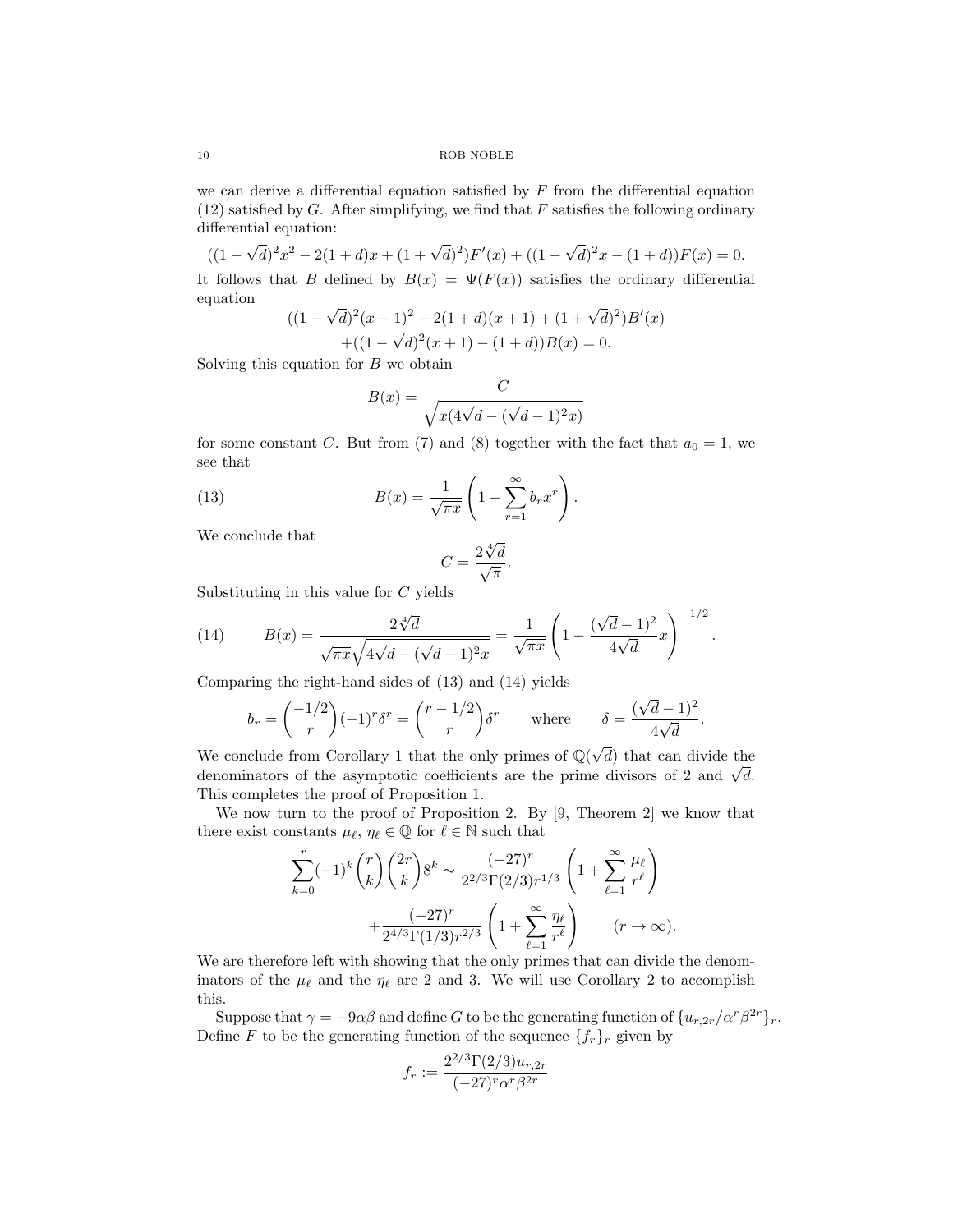so that, as  $r \to \infty$ ,

$$
f_r \sim \frac{1}{r^{1/3}} \left( 1 + \sum_{\ell=1}^{\infty} \frac{\mu_{\ell}}{r^{\ell}} \right) + \frac{\Gamma(2/3)}{2^{2/3} \Gamma(1/3) r^{2/3}} \left( 1 + \sum_{\ell=1}^{\infty} \frac{\eta_{\ell}}{r^{\ell}} \right).
$$

A calculation using Maple shows that the generating function  $F$  satisfies the linear ordinary differential equation

$$
(18x3 - 36x2 + 18x)F''(x) + (45x2 - 54x + 9)F'(x) + (9x - 5)F(x) = 0.
$$

We conclude that the function  $B(x) := \Psi(F(x))$  satisfies the equation obtained by replacing x with  $x + 1$ . That is,

$$
18x2(x+1)B''(x) + 9x(5x+4)B'(x) + (9x+4)B(x) = 0.
$$

Solving this equation with Maple yields

$$
B(x) = C_1 x^{-2/3} {}_2F_1\left(-\frac{1}{6}, \frac{1}{3}; \frac{2}{3}; -x\right) + C_2 x^{-1/3} {}_2F_1\left(\frac{1}{6}, \frac{2}{3}; \frac{4}{3}; -x\right)
$$

for some constants  $C_1$ ,  $C_2$ . However, from (7) and (8) we obtain

$$
\Psi(F(x)) = \frac{x^{-2/3}}{\Gamma(1/3)} \left( 1 + \sum_{n=1}^{\infty} c_n x^n \right) + \frac{x^{-1/3}}{2^{2/3} \Gamma(1/3)} \left( 1 + \sum_{n=1}^{\infty} d_n x^n \right)
$$

for certain  $c_n$  and  $d_n$ . It follows that

$$
c_n = [x^n]_2 F_1 \left( -\frac{1}{6}, \frac{1}{3}; \frac{2}{3}; -x \right) = \frac{(-1)^n (-1/6)_n (1/3)_n}{n!(2/3)_n},
$$
  

$$
d_n = [x^n]_2 F_1 \left( \frac{1}{6}, \frac{2}{3}; \frac{4}{3}; -x \right) = \frac{(-1)^n (1/6)_n (2/3)_n}{n!(4/3)_n},
$$

where  $(t)_n = t(t+1)\dots(t+n-1)$  denotes the rising Pochhammer symbol. Since  $n!c_n$  and  $n!d_n$  have nonnegative valuations at each prime except 2 and 3, we can apply Corollary 2 to obtain the divisibility properties stated for the  $\mu_{\ell}$  and  $\eta_{\ell}$ . This completes the proof of Proposition 2.

#### **REFERENCES**

- [1] Cyril Banderier and Philippe Flajolet, Basic analytic combinatorics of directed lattice paths, Theoret. Comput. Sci. 281 (2002), no. 1-2, 37–80, Selected papers in honour of Maurice Nivat. MR1909568 (2003g:05006)
- [2] Cyril Banderier and Sylviane Schwer, Why Delannoy numbers?, J. Statist. Plann. Inference 135 (2005), no. 1, 40–54. MR2202337
- [3] Louis Comtet, Advanced combinatorics, enlarged ed., D. Reidel Publishing Co., Dordrecht, 1974, The art of finite and infinite expansions. MR0460128  $(57 \neq 124)$
- [4] Philippe Flajolet and Robert Sedgewick, Analytic combinatorics, Cambridge University Press, Cambridge, 2009. MR2483235
- [5] R. D. Fray and D. P. Roselle, Weighted lattice paths, Pacific J. Math. 37 (1971), 85–96. MR0302463 (46 #1607)
- [6] R. D. Fray and D. P. Roselle, On weighted lattice paths, J. Combinatorial Theory Ser. A 14 (1973), 21–29. MR0307931 (46 #7046)
- [7] Fernando Q. Gouvêa, p-adic numbers, second ed., Universitext, Springer-Verlag, Berlin, 1997, An introduction. MR1488696 (98h:11155)
- Maple,  $http://www.maplesoft.com$
- [9] Rob Noble, Asymptotics of a family of binomial sums, J. Number Theory 130 (2010), no. 11, 2561–2585.